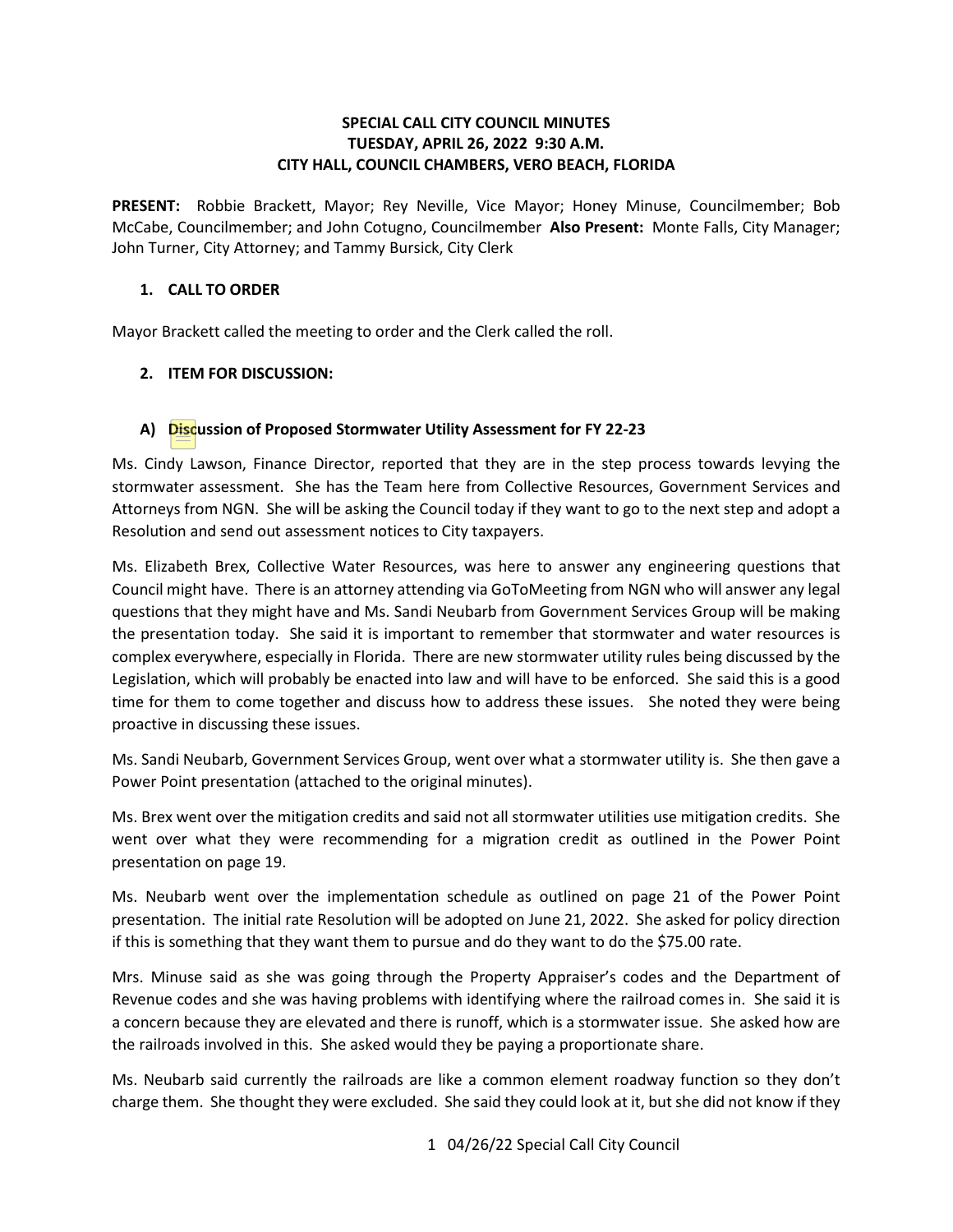would receive a tax bill. She explained that they were not associated with a parcel I.D. It is kind of like a common element.

Mrs. Minuse said that is why she was wondering if it fit into the non-government category.

Ms. Neubarb said they could look into it, but if they don't receive a tax bill they cannot put it in there.

Mrs. Minuse felt that would be interesting to pursue because they go right through town and they do have a lot of runoff from the elevated tracks.

Ms. Neubarb said they would look into it.

 Mayor Brackett said that he was not sure what the plans were for this money. He said they currently budget around \$1 million a year in the Capital Funds and this money is going to replace that money so they really are not gaining a lot of ground. He said that he was not thrilled with how the parcels were calculated. His big concern has to do with mitigation. The last time they discussed mitigation they were not requiring any commercial sites to meet the 100-year storm. He asked if that was correct.

 site is to meet the 25-year / 24-hour storm event. For a commercial site that is doing something less than substantial improvement and it is scaled from that. Mr. Matthew Mitts, Public Works Director, explained that the requirements for a new general commercial

 product or new homes to do onsite stormwater. Mayor Brackett said the City requires homeowners who either improve 500 square feet of impervious

Mr. Mitts explained that they require single-family residential to retain water on their parcel.

Mayor Brackett said then for the most part no one would meet this mitigation standard.

Mr. Monte Falls, City Manager, explained that the current stormwater requirements with a 25-year storm, there would be no one in their existing capacity that had a mitigation credit.

 Mr. Neville said that doesn't mean that they couldn't should they not want to provide greater storage on their site.

 lose a lot of their site, which is very costly and they would only be receiving a .68 credit back. Mayor Brackett said it is a deterrent because to provide greater storage on their site they are going to

 Mr. Neville said that he put in some pavers in the back of his home so he exceeded the hardscape. He said that he had a small swale developed to hold more water.

said that he had a small swale developed to hold more water.<br>Mayor Brackett said that is small scale. He said that he is talking about commercial buildings with a lot of parking so going to a 100-year storm is a major ordeal. It was not worth the cost of the .68 credit.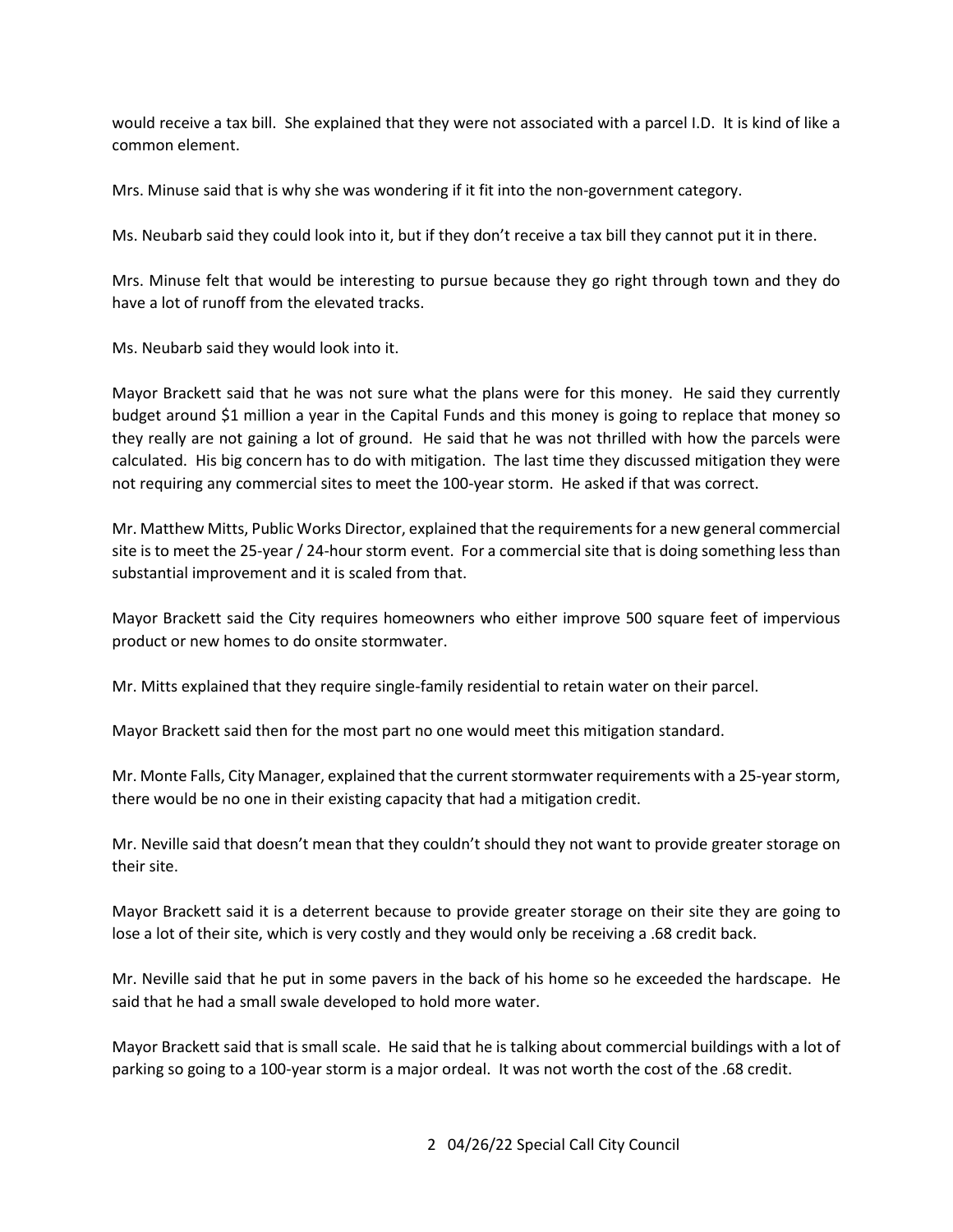Ms. Brex said there is a few other considerations with the mitigation credit that is related. One (1) is that it is likely that stormwater rules were going to tighten so everyone that does this type of work are getting ready to do more rigorous engineering. What they are doing probably needs to get more sophisticated. ready to do more rigorous engineering. What they are doing probably needs to get more sophisticated.<br>Also, if you move to something that is less rigorous and went all the way to 25 then that would be their criteria and they would have a lot of properties that qualify. She said they would also be changing to a significant degree the numbers that Ms. Neubarb presented because a lot of properties would be able to apply for the credit, which changes the mathematics of the utility. She said there could be something in between, such as a 50-year storm event, but it was not as common to use a 50-year storm event.

 Mayor Brackett said that is part of the problem. If they make the credit easier to get they just raised their rate. The problem with the City is that 96 or 97% of the City has been built out.

 Mr. Falls said the City's stormwater criteria came in the mid 1980's. Prior to that they were strictly drainage plans that routed the stormwater from the properties to a receiving system.

the scheme of things. Mayor Brackett said with the newer buildings they have the 25-year. He felt this credit was irrelevant in

 doing it. He said if they do the 100-year storm and retain all that water they would be giving them just a portion of the credit and he felt for someone to make the effort then they should get a lot more than that. Mr. Neville felt that if they had a more generous credit opportunity more people would be interested in He said the goal is to retain water.

 23% of the number so the homeowners are paying for it. He said \$155,000, which is 15% of the \$1 million comes from them again. That is the problem that he has with this. Mayor Brackett said they have general parcels at about 59% of the number and governmental parcels at

 Mr. Neville asked how many grants has the City received to support their stormwater activities over the last few years.

last few years.<br>Mr. Mitts said it has been awhile because they have been focusing on maintenance and there are not a lot of grant opportunities for that. They are currently applying for a resiliency grant study and are with Indian River County for the oyster project, which was turned down. targeting \$150,000 that the State would completely pay for. In the past five (5) years they have not had a project that would be grant eligible. The last grant that he remembers applying for was a partnership

Mr. Falls said the one of significant size was probably the Humiston Park outfall project.

 agencies would be inclined to cost share and he thought that was one of the major reasons why they wanted to do this. Mr. Neville said it was his understanding that where they have a stormwater in place, governmental

wanted to do this.<br>Mayor Brackett agreed that it does help the grant process. But, in the report six (6) of the seven (7) capital projects were repairs.

 Ms. Lawson explained that part of the point of this is that the City does not have a dedicated source for stormwater. Up to this point in time until the City created the stormwater utility, stormwater projects in the neighborhood of \$300,000 to \$350,000 a year at most. Last year they did the five (5) year Capital were competing with paving, Park projects, etc., that was in Fund 304. On average they have budgeted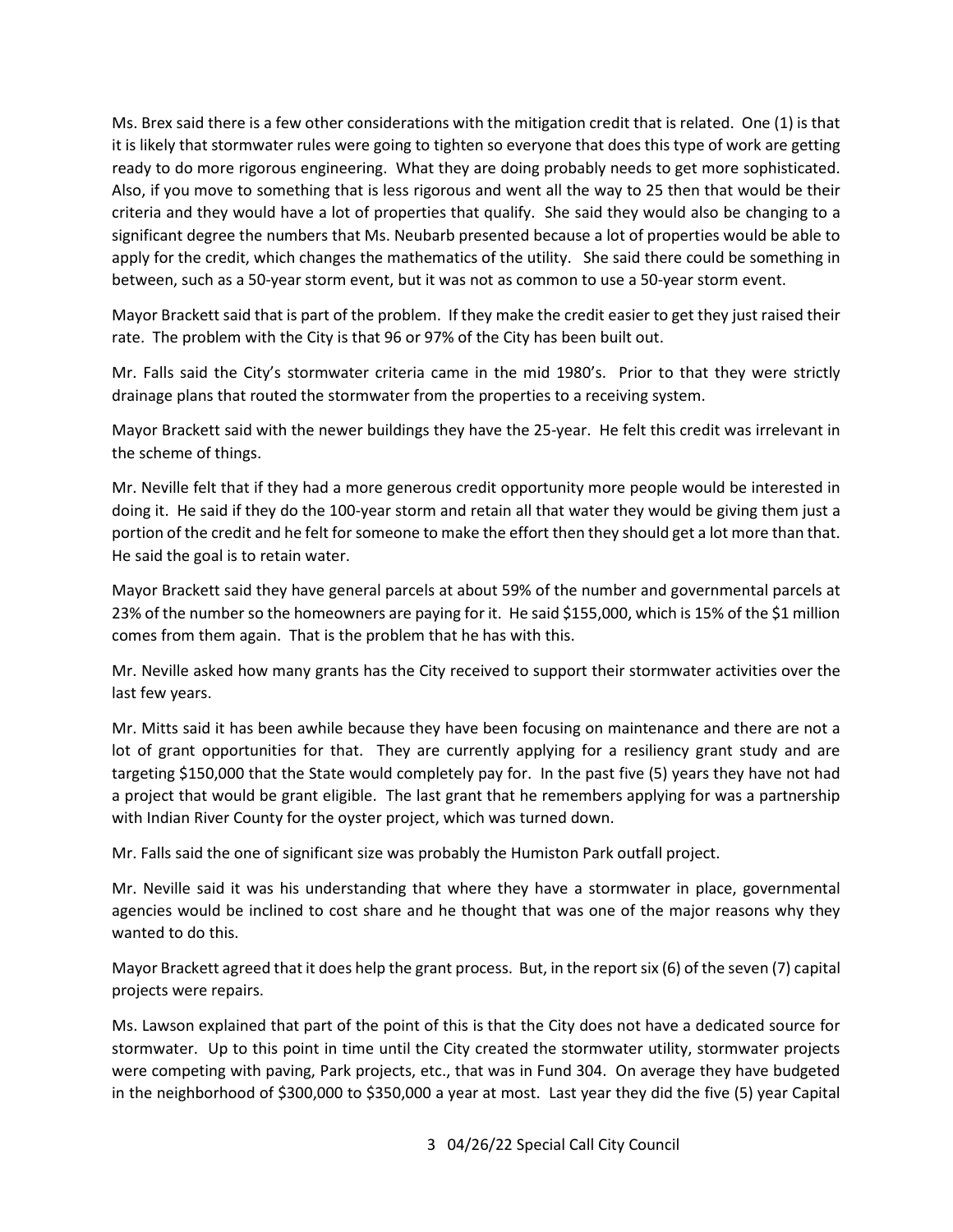Improvement Projects (CIP) predicated on for the next four (4) years of no capital projects from stormwater whatsoever. She noted that it is completely a policy decision on how the Council wants to fund this, but if they don't have a dedicated source all the stormwater projects would have to move back dedicated revenue source so that stormwater would not compete with other projects of the City. into Fund 304 and compete with all the other projects. She explained that this would create a more

 Mr. Cotugno asked if he was correct that they have already established the utility and now they are talking about funding.

Mayor Brackett said it would not be completely established until May.

Mr. Cotugno asked have they established a location for the funds by Ordinance.

 Mayor Brackett explained that last year they made it this far and then they changed and because they changed they had to start all over again this year.

Mr. Cotugno asked is it the funding process or the process of actually establishing it.

 Ms. Lawson explained that they adopted a stormwater Ordinance and all that does is provide for the money. She said last year because they decided to use the American Rescue Plan funds and not levy an would receive the assessments in future years if they choose to do that. regulatory framework for levying assessments so until they levy an assessment it is a utility without any assessment, they did create a Stormwater Utility Enterprise Fund and put the \$500,000 from the American Rescue Plan in that Fund. Therefore, they have a separate fund set up, which would be the fund that

 Mr. Cotugno questioned so from the Council's standpoint this is just one method of funding that Enterprise Fund.

Ms. Lawson said that is correct.

Mr. Cotugno asked hypothetically, if they wanted to they could take the remaining American Rescue Plan funds that are currently not allocated and/or other funds and allocate them into the Enterprise Fund.

 Ms. Lawson answered yes. She noted that at some point for it to remain an Enterprise Fund it has to be self-supporting. She said they could fund stormwater through other sources as they did in years past.

Mrs. Minuse questioned if they were to talk about an Enterprise Fund for stormwater, would they be talking about staff.

 Ms. Lawson explained that through direction of Council they included nothing but capital projects. What they are proposing with this stormwater utility does not include any operating or staff costs.

 Mr. Falls noted that when they discussed the mitigation credits, the Consultants pointed out that it is very requirements. staff time extensive to review the mitigation credits to determine if they meet the mitigation

requirements.<br>Mr. McCabe said that he would be in favor of lowering the standards. He said one of the reasons that he was in favor of the utility was to try to encourage people that own property to do more mitigation on their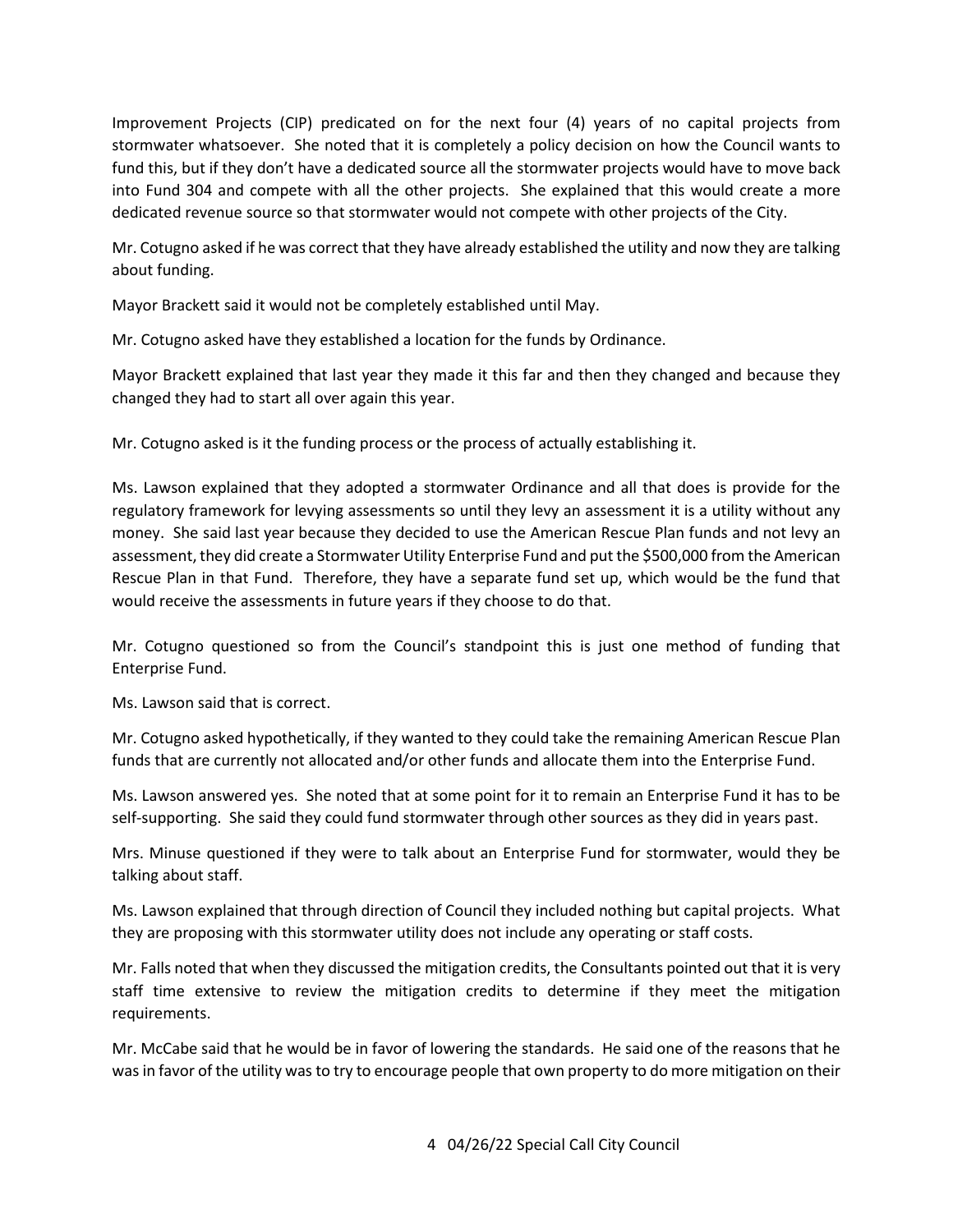own. He said that he would like to do more to encourage people to do their own mitigation so if the City had a lower standard they would be more likely to mitigate.

 Ms. Lawson said it is going to have to be cost effective for them to do that. She noted that as Ms. Brex pointed out, if they give everyone mitigation credits then they would have to increase the ERU amounts.

to have to do it because they want to do it because it is the right thing to do for the health of the Lagoon.<br>He said they are not going to get people to do this just for the economic benefit.<br>Mr. Neville asked Mr. Falls w He said they are not going to get people to do this just for the economic benefit. Mr. McCabe agreed that the rate could be discussed and modified somewhat. He said people are going

Mr. Neville asked Mr. Falls what was the technical term of what they did at Humiston Park.

Mr. Falls said it was an Exfiltration System.

Mr. Neville wondered if it was possible that the large places that have large parking areas if they could mitigate if they wanted to.

 Mr. Falls said it is possible. He referred to Miracle Mile and explained that it was built in the 1960's with no stormwater runoff. To do this they would have to have enough elevation above the water table to parking lot up so the buildings would not flood. He said they would have to take the parking lot out, put in the exfiltration system and then rebuild the parking lot to make that work. allow them some storage of the water and then the buildings would have to be high enough to bring the

in the exfiltration system and then rebuild the parking lot to make that work.<br>Mr. Neville said if they could find incentives to make it worth them to do it then the City should do it.<br>Their goal is to keep water out of th

 balance of complexity with wanting to provide this credit and still have a utility that is reasonable. She noted that this was intended to be an incentive to the developers that go above and beyond. She did not the incentive to go above and beyond. She said the 100-year storm event is used in other locations within engineers doing developments in the area. Ms. Brex felt that exfiltration systems were going to decrease in popularity. She said you can use it when the water tables are not high, but within the City they do have that in most locations. She said it is a recommend thinking about anything that everyone could apply for because they would be getting rid of the State of Florida. She knows it is difficult, but it is becoming more common and it is an incentive and other cities use it. She noted that the 100-year storm event was built on storms that were historical, which is now dated and is about 30-years old. She encouraged the City Council to think forward, to think about the science, and to realize that other communities are using it. She felt that they had fantastic

 be new development. He said as a government entity they have done as much or more than any other that he knows of that has the TMDL credits through 2030. Between the project with John's Island and the of the game compared to most other governmental agencies in this County. He said they don't issue septic tank permits in the City and he wished the County would do that. Mayor Brackett said the City of Vero Beach is 90% built out so everything they are discussing would not government entity in Indian River County has done towards stormwater. He said they are the only ones new Water Reclamation Facility they would have credits from 2035 and beyond. He said they are ahead

 Mr. McCabe said that he would hope that they would create an incentive for people when they develop the lot diagonally across the street from City Hall that they put in a parking lot that has pervious pavers or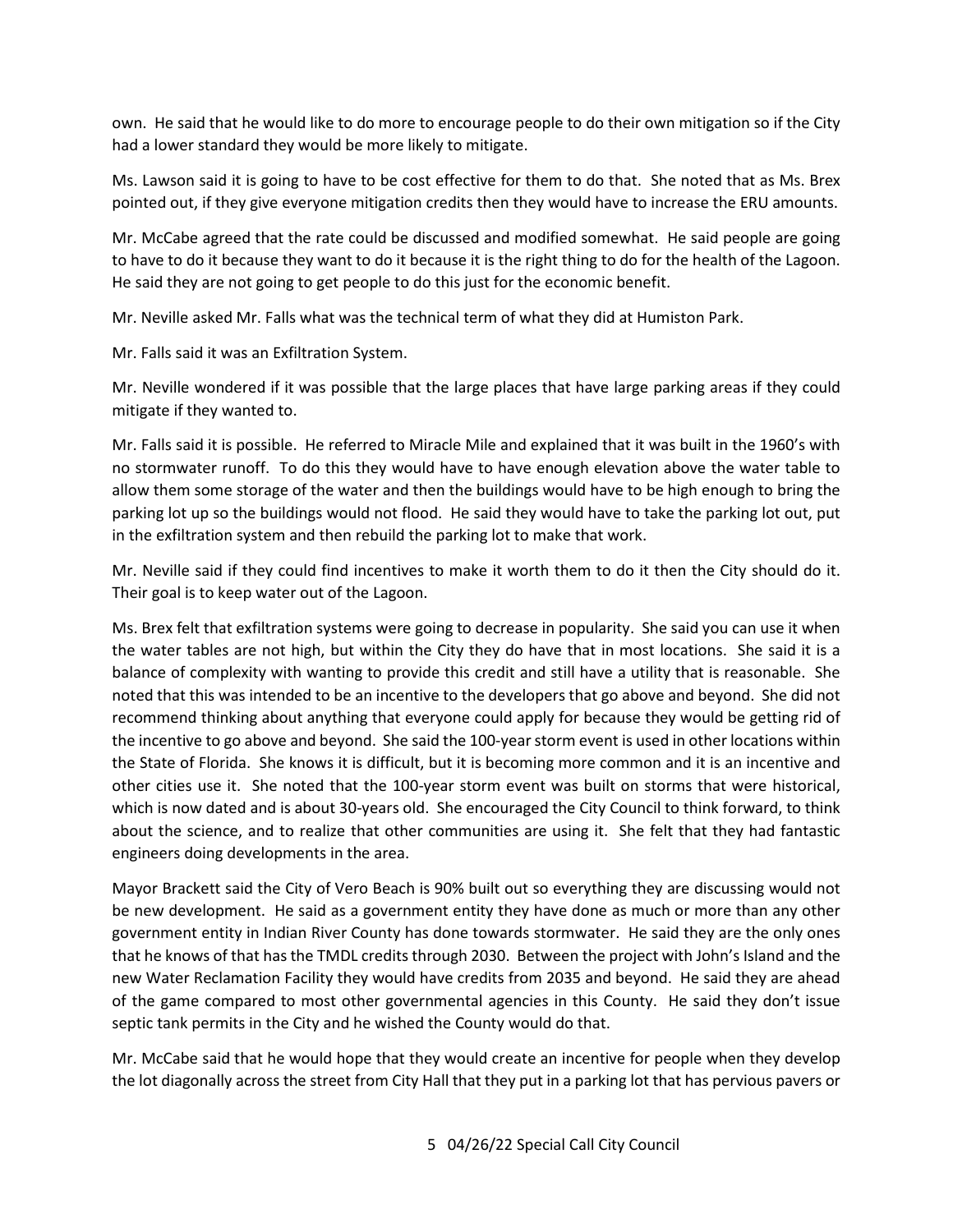something like that. He felt that when starting off with a new parking lot they have a better chance of encouraging people to do that.

 Mayor Brackett agreed one-hundred percent. He said that he worked with a business in town to put in pervious pavers for a new parking area and was told that there are no such pervious pavers that meets the Code.

 Mr. Neville said pervious pavers are more than just a paver. It is a paver plus another foot of crushed rock and maybe some other material beneath that.

and maybe some other material beneath that.<br>Mayor Brackett explained that what he was told was that when you put cars on it the weight crushes it down and after about 15-years it becomes impervious.

 systems, but they require maintenance to keep the pervious pavers working so there is a maintenance Mr. Mitts said anything is possible from an engineering prospective. He said it is possible to have these cost.

 Mr. Neville asked is it time for them to reexamine their engineering standards for stormwater. He said there are a lot of homes being torn down and they are now seeing houses that go to the setback in every direction and he doesn't know where the stormwater is going.

 reasons they put the retention requirement in the policy for single-family dwellings. He said that is one of the elements that over time the entire State is moving towards and as policies come down staff is trying to stay informed of them so that they can adjust their policy in the future. Mr. Mitts said they did consider that when the stormwater policies were revised and that is one of the

Mr. Neville asked then is the 25-year common.

Mr. Mitts answered yes.

 pervious pavers, etc., is a lot of the future of water quality. Ms. Brex felt this was a good conversation. She said all the things they are mentioning about water quality,

 Mr. McCabe said the Indian River State College created a number of parking lots where they have a didn't think those types of things would soak up as fast as the others. He explained that the concrete concrete block that is tipped on its end and is about 50% open so it allows the water to go down, but he block they are using is a specialized block that has an equal amount of gravel with a crossing of concrete for the structure.

 City that has been in existence for 100-years that is geographically confined and there are not that many \$75 might not sound like a lot of money to some people, but there are some people that \$75 could be an Lagoon, and they need to make that happen. What he would like to see is a series of discussion points for people who may not be able to afford this on how they would address how those credits are issued, etc. they still need to fund the stormwater utility so they can address the issues that they have. He felt there Mr. Cotugno said that he found the conversation they were having very important. He said they have a properties that are going to be developed in the future. He said it is a very diverse community. He said issue. What he does support is the fact that they need a stormwater utility, they need to clean up the He said they are still coming out of a pandemic with inflation at the highest it has been in decades, but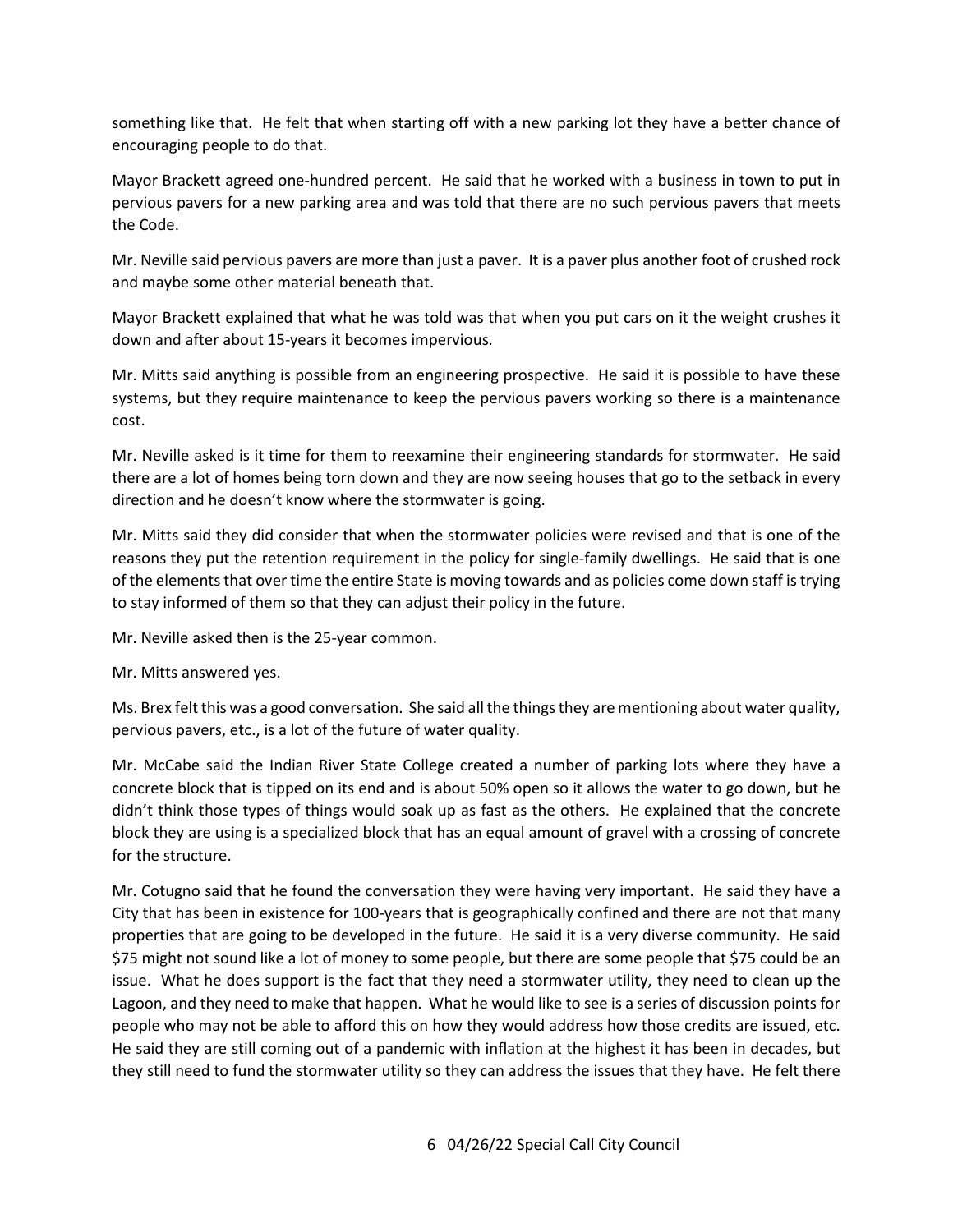was a way to do this in the short term while they address these other issues that come up to make it more fairly administered amongst the community.

 Mrs. Linda Moore said that she did the math and with her small business it would not be that much and she was fine with that. She said that she is not required to have parking because she is located downtown.<br>She said what they are doing is telling other areas that they have to have a certain amount of parking and She said what they are doing is telling other areas that they have to have a certain amount of parking and the City is going to charge them so much money for having that amount of parking, which feels punitive. She felt that they needed to research this to figure out a way to pave areas in a more "green" way.

Mr. Neville thought there were pervious paving products.

 brick systems, but the cost to maintain them is more expensive than an asphalt parking lot so it is a cost benefit analysis for the property owner to determine what is in their best interest. Mr. Mitts said there are a number of the major concrete companies that make pre-manufactured modular

Mr. Neville asked if he correct that the City's policy does not permit that.

Mr. Mitts said the City's policy allows it.

 he correct that they would be compelled to use asphalt. Mr. Neville said the City is getting ready to consider paving part of central beach for parking. He asked is

 Mr. Mitts said it comes back to the maintenance issue. It would be cheaper for the Public Works Department to maintain concrete or asphalt paving.

 it includes maintenance, but they have an obligation to lead and not to follow. If they are going to ask that same perspective. He asked staff to look at the policies regarding City paving. Mr. Neville said if they care about this there are some policy issues they are going to have to change and people to contribute money to support the Lagoon then the City needs policies on their own that reflect

that same perspective. He asked staff to look at the policies regarding City paving.<br>Mrs. Minuse said her information from some years ago was that their native coquina is pervious in that if you set pavers in them they would not be collecting water.

pavers are constructed is there is a base material that is compacted, which just that it is not very pervious. Mr. Mitts said that is something that they looked into in the past. For a very short while the City gave an incentive for pavers because they thought water percolated through them. He explained that the way

 parking lot at Miracle Mile could be divided up with some tree islands for something more attractive. She serves another purpose. They would enable the City to apply for grants, which would triple the dedicated funds for the stormwater projects that need to get done. She said it is time to move forward with this. The Lagoon is in very rough shape and the big polluters are septic tank effluent and stormwater runoff.<br>She asked the City Council to please move forward. Ms. Jean Catchpole, of the Indian River Neighborhood Association (IRNA), said that she is present today appealing to the City Council that they fund a stormwater utility. She knows that the conversation has been about mitigation and big parking lots, but there are other things that could be done. She said the said if they have a dedicated fund then the money for capital improvements would be paid from that dedicated fund and the City would not have to use the one-cent sales tax. She said the dedicated funds

 Mr. Mike Johansen, Chairman of the IRNA, said this discussion is useful. He said putting this in place makes sense. He said one thought is that this may be difficult financially for some of their citizens. The thought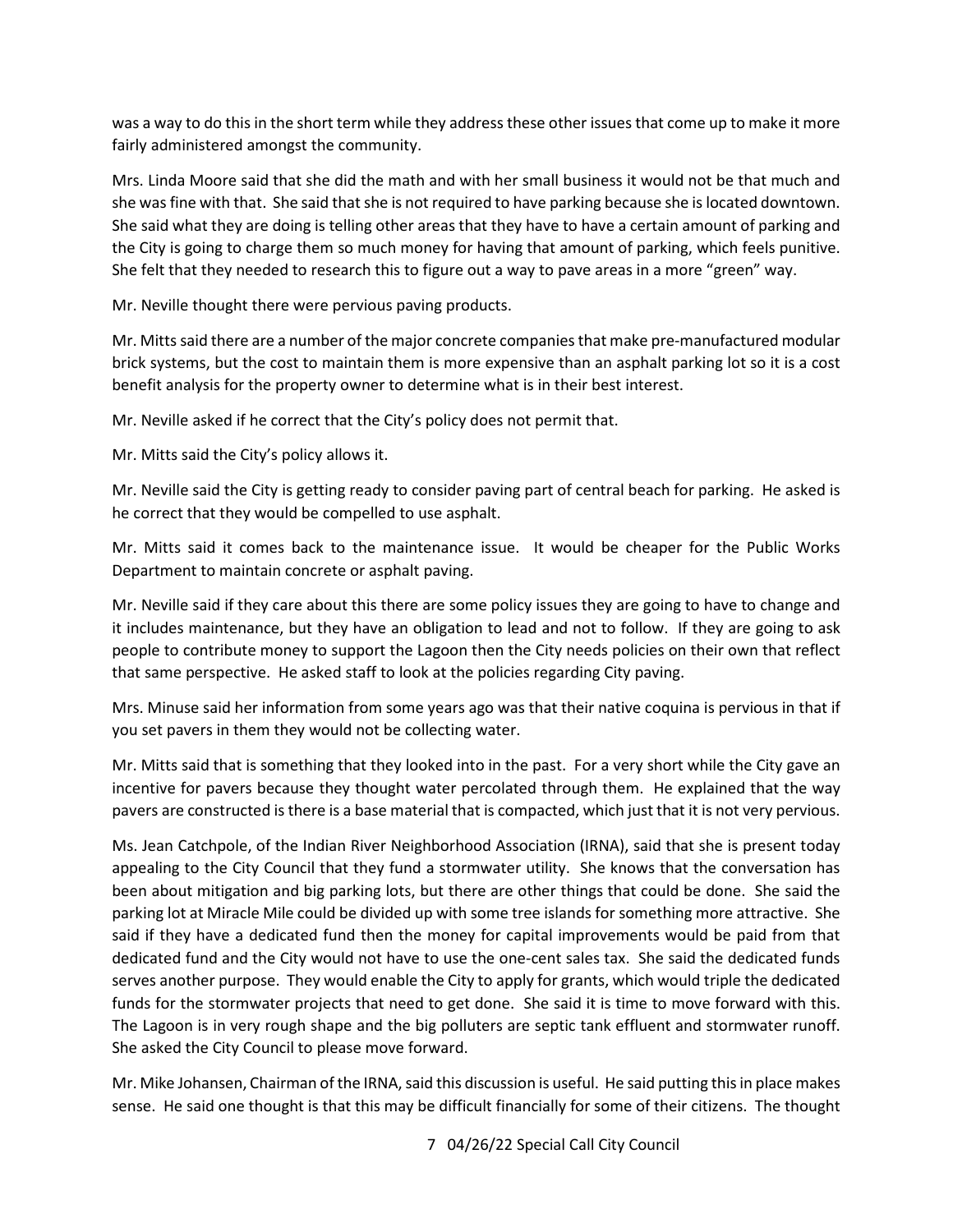of stormwater mitigation commission that listens to people and can allocate them some kind of relief is not impossible and is something to look at. If there are real problems there are ways around them. The IRNA supports this. They think it is the right thing to do and it is the right time to do it.

 annual increase in over 30-years. He questioned is now the most appropriate time to discuss this. Is now Mr. Taylor Dingle said that he wears many hats within the community and today he is present on behalf of the Taxpayer's Association. He said the current inflation rate in the United States has seen its fastest the best time for a new assessment.

 Mrs. Jane Burton, Chairman of the Utilities Commission, said that she was not present today to speak will be about the reasons they need to establish a stormwater utility. She said it would enable the City to about rates because the Commission cannot have any say so about assessments. Therefore, her remarks apply for grants, which they cannot do at this time. She said this is necessary for the City to be able to do

some of the larger projects that are going to be coming forward. She then read a prepared statement.<br>Mr. Neville asked is he correct that they currently have a master plan underway, but they have not received a first draft.

Mr. Falls said that is correct.

Mr. Falls said that is correct.<br>Mr. Neville asked do they have any idea of what the engineers are recommending that needs to be done. He felt if it was more clear on what projects need to be done and the scope then people would have a better appreciation of what the issues are.

needed to be taken. Mr. Falls said the goal of the master plan is to be able to lay those out in a logical fashion. As discussed, being built out is a detriment. He felt that the innovative things they have done were all small steps that

needed to be taken.<br>Mr. Neville said they talked about being built out, but the City is constantly changing. He felt that if they looked into the future 20 or 30 years from now he would question how many of the buildings would still be standing on 14<sup>th</sup> Avenue. Also, he felt that there would be very few of the small homes left on the beachside. He said the City is going to keep evolving and they need to have the policies in place to prepare for that.

 is the right time to move forward on this. She said that she serves on the Utilities Commission and the first go around when the Commission approved the stormwater utility and urged it to move forward was in 2017. Since that time there were some new developments that could have been done differently. She right thing. Mrs. Judy Orcutt, of the Clean Water Coalition (CWC), said they are in support of this conversation about said it is time to fund the stormwater utility and it is also time to use regulations to get people to do the

 trouble is that the runoff is killing them. He said that the only way they were going to get this done is to have a stormwater utility with dedicated funds. He suggested that the City Council approves this. Mr. Herb Whittall said that he used to fish off his dock and the fish are not what they used to be. The

 Mrs. Minuse said retrofitting is a nice word for the aging infrastructure they have, which needs inspection, repair and replacement. This is a quality of life and that needs to be part of their consideration.

Mr. Ken Daige read a prepared statement (attached to the original minutes).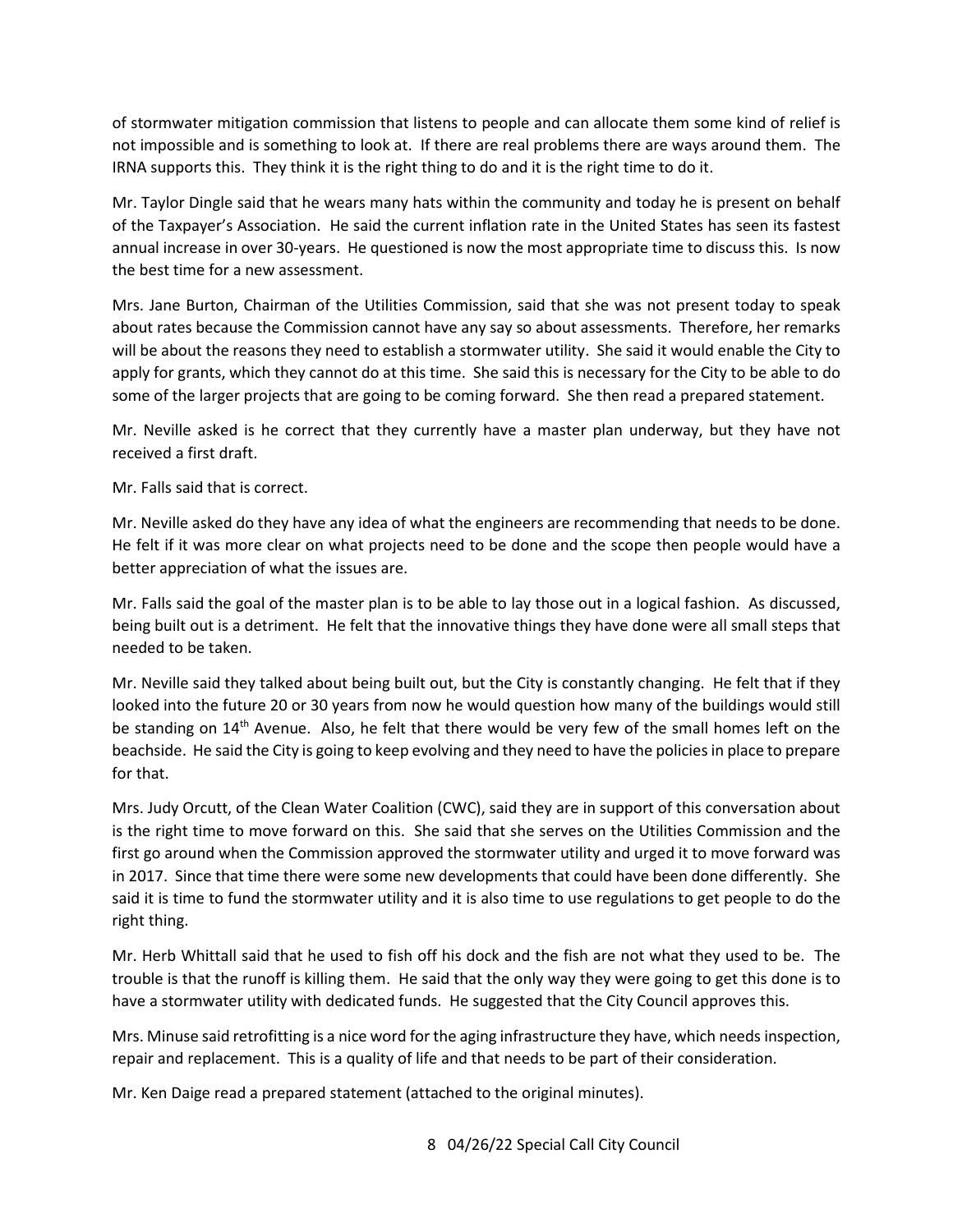# **Mrs. Minuse made a motion that they go ahead with the implementation schedule and prepare an Ordinance for first reading. Mr. Neville seconded the motion.**

adopted. The next step is the initial Assessment Resolution and that would be heard on May  $17^{th}$ . Ms. Lawson explained that there were just a few adjustments in the Ordinance, which has already been

 Mr. Falls explained that they are looking for authorization to have the Resolution to do the initial assessment.

Mr. John Turner, City Attorney, said the first motion would be to adopt the initial assessment Resolution.

for the City Council to consider for adoption on May 17<sup>th</sup>. Ms. Lawson explained that what staff is requesting is direction to prepare an initial assessment Resolution

## **Mrs. Minuse withdrew her motion.**

**Mrs. Minuse moved that they adopt a policy to proceed with the process and that they are looking at adopting an amended stormwater assessment Ordinance on May 17th.** 

Mr. Falls explained that on May  $17<sup>th</sup>$  staff would be bringing before the Council for their consideration the initial assessment Resolution.

#### **Mrs. Minuse said that is her motion.**

# **Mayor Brackett said the motion is for the initial assessment Resolution to be brought to the City Council**  on May 17<sup>th</sup>. Mr. Neville seconded the motion.

Mr. Cotugno said that he would be out of town on May  $17<sup>th</sup>$  so he would not be present to vote on this. He said that he didn't know if he should vote on this motion seeing that he would not be present to vote on May  $17<sup>th</sup>$ . He was not sure if he could do this via zoom.

Mr. Turner asked would he have access to zoom.

Mr. Cotugno said that he was not sure.

 he would be able to appear by zoom, but he could not vote. Normally it is extended to an emergency. Mr. Turner said they have a procedure that if the City Council approves for a Councilmember to appear, based upon exigent circumstances or an issue that is either health related or business related to an extent they cannot attend the meeting and wants to appear by zoom, the City Council can authorize it. Otherwise

Mr. Cotugno said it is not an emergency.

Mr. Cotugno said it is not an emergency.<br>Mr. Turner said then he could not recommend that it be authorized. He said Mr. Cotugno could appear, but he could not vote.

Mr. Neville asked Mr. Cotugno when would he be back.

 Mr. Turner said that he did not want to postpone that meeting because it was his understanding that the schedule they are on is time sensitive. If that is not the case then they could look at rescheduling the meeting.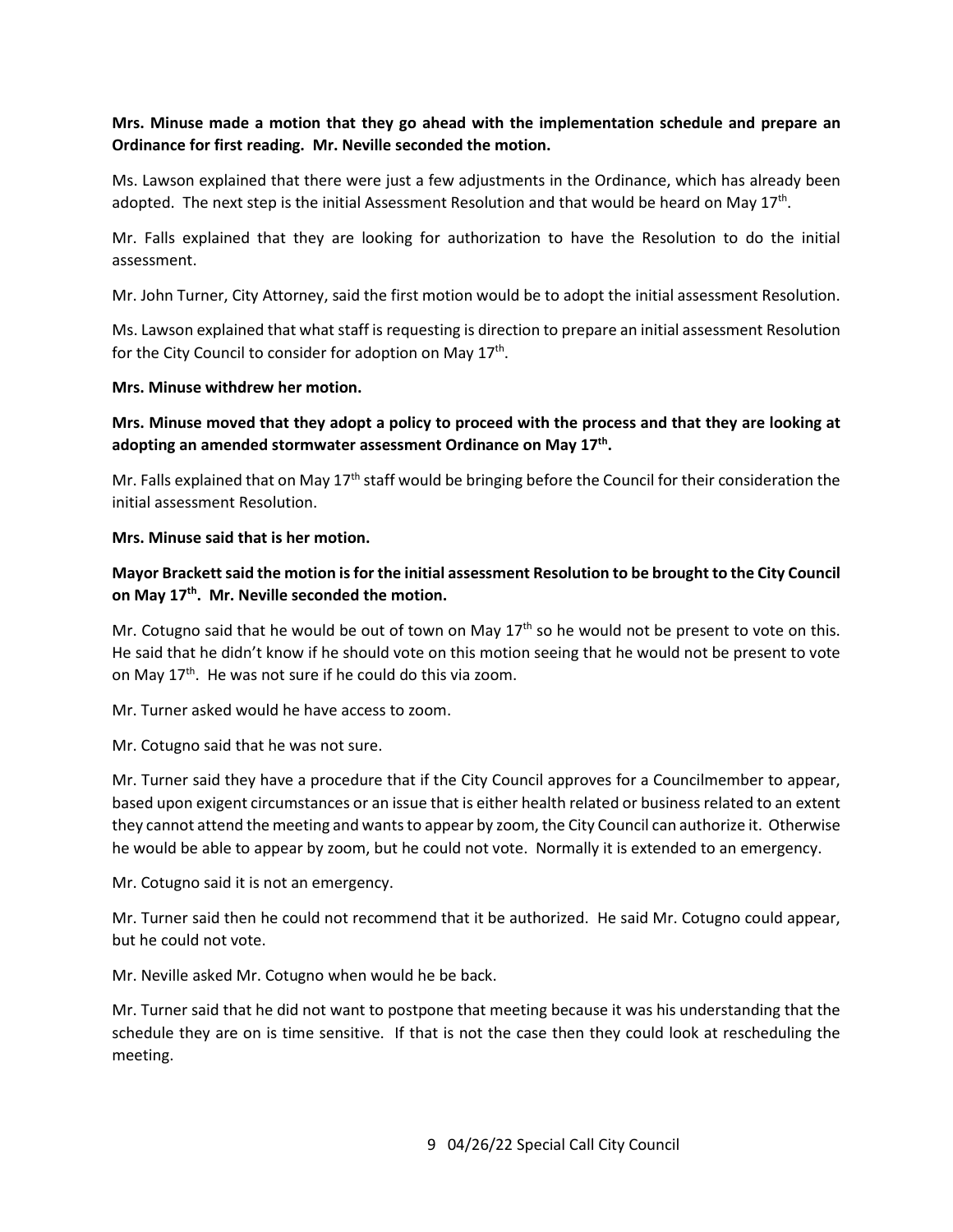the City Council wants them to push the schedule out a few weeks they can. Ms. Neubarb said everything has to be done by September  $15<sup>th</sup>$  so they do have a little bit of leeway. If

 final assessment Resolution before getting to the budget workshops. She said they could make the Ms. Lawson noted that part of the emphasis behind the schedule was to be sure that they adopted the adjustment and move the schedule to their next City Council meeting.

 square foot house or less house, that they consider an exemption. Mr. Neville said pursuant to the motion on the table, in light of some things that have come forward he would ask that staff brings back an alternate plan where they have the small category, such as a 1,200

 could present ideas to the Council. She noted that trying to create exemptions for financial hardships is administratively difficult. She noted that they don't provide those kinds of hardship exemptions for water/sewer utility bills. They do work with the local aid agencies who can help people find ways to pay, asked Council to consider if that is the path they want to go down. She said if they do then they would need to have another conversation on how to incorporate that into the initial assessment Resolution.<br>Mr. Neville said there is an analog between small houses and income. Ms. Lawson explained that they are going to be in the process of preparing an initial assessment Resolution. If they were going to have exemptions like that it would have to be included very specifically in the initial assessment Resolution so they would need to have another discussion about this so they but they don't exempt people from paying their water/sewer bills because of financial hardships. She

Mr. Neville said there is an analog between small houses and income.

 Ms. Lawson referred to the slide, Single Family Residential Tiers, of the Power Point presentation and pointed out that the small homes were only paying 40% of the ERU.

 Mayor Brackett said they have a motion on the floor to have staff bring back the initial assessment Resolution on May 17<sup>th</sup>.

 Ms. Neubarb explained that they would have to use General Fund money to buy it down. They cannot shift the burden from those who are not going to pay and those who are going to pay because then they the Single Family Residential Tiers. would be paying more than their fair share. She said they could possibly create a hardship exemption, but they would have to have someone to administer it. She then showed on the screen the slide showing

 Ms. Neubarb reported that an alternative schedule for the City Council to consider if they can't do this on May 17<sup>th</sup>, would be to adopt the initial rate Resolution on June 7<sup>th</sup>, to send out the first class notices to all property owners on June 28<sup>th</sup> and hold the final public hearing and adopt the final rate Resolutions on July 19<sup>th</sup>. She felt that they would still want to adopt the amended Ordinance.

 Mayor Brackett noted that there is a motion on the floor to bring back the initial rate Resolution on May  $17^{\text{th}}$ .

# Mrs. Minuse made a motion to move the date to June 7<sup>th</sup>.

## **Mr. Neville withdrew his consideration of an amendment to the motion.**

Mr. Turner noted that there is an amendment to the motion to change the date to June  $7<sup>th</sup>$ .